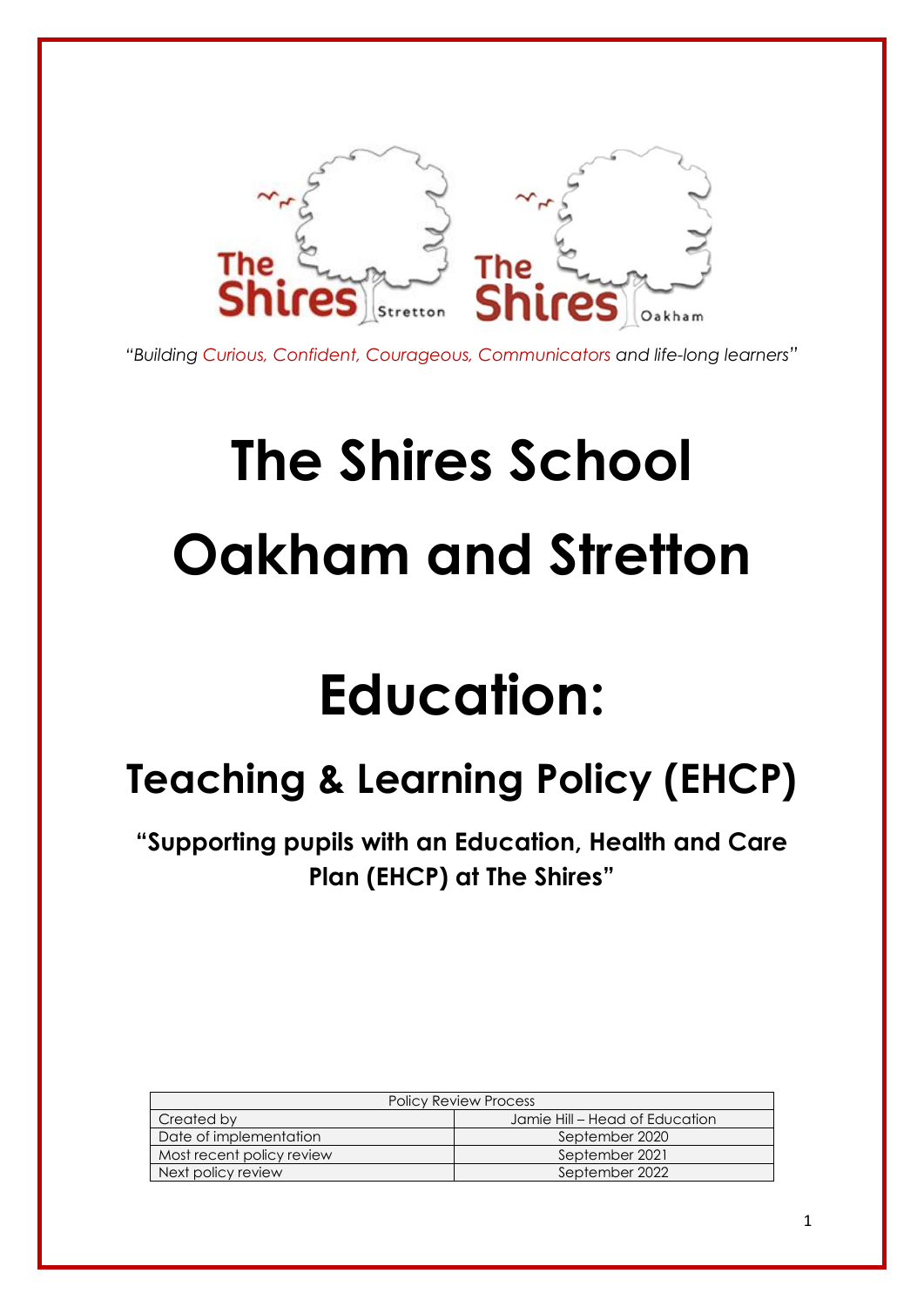#### **Contents Page**

| 1.0 Introduction and aims                                                                                             | Pg.3  |
|-----------------------------------------------------------------------------------------------------------------------|-------|
| 2.0 High-Quality First Teaching (QFT) and Learning at The Shires                                                      | PQ.4  |
| 3.0 High-Quality 'Autism Friendly' Communication & Interaction at<br>The Shires                                       | Pg.10 |
| 4.0 High-Quality Physical and Sensory Regulation supporting Social,<br>Emotional, and Mental Well-being at The Shires | Pg.13 |
| 5.0 Annual Review of EHCP and Termly EPEP/Progress Reviews/MDT<br>Meetings                                            | Pg.13 |
| 6.0 Policy into practice                                                                                              | PQ.14 |
| 7.0 The Role of Head of Education/Head of Service and senior<br>leadership team                                       | Pg.15 |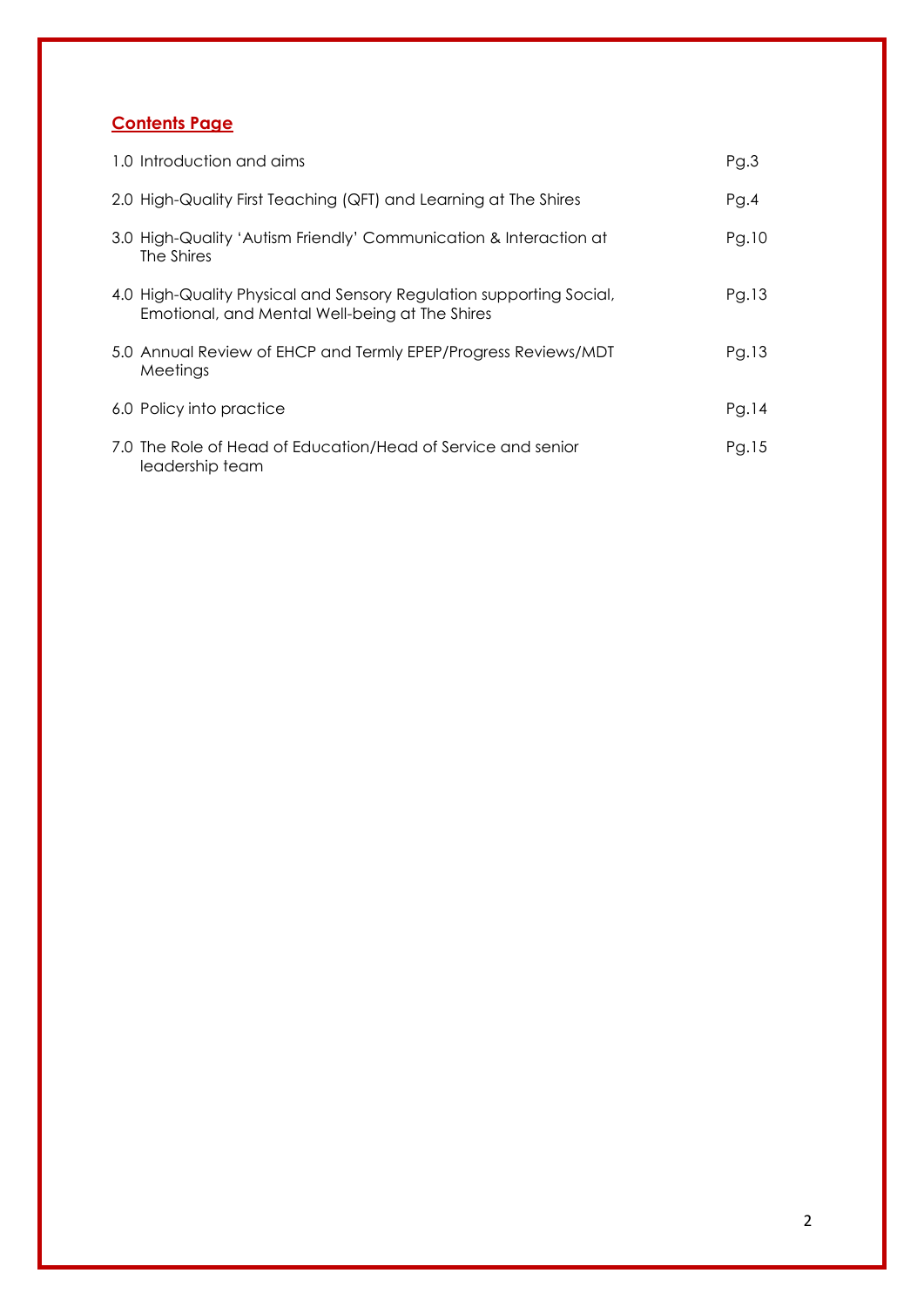#### **1.0 Introduction and aims**

Welcome to the teaching and learning policy, support pupils with an EHCP at The Shires. The policy aim is to promote, drive and maintain consistently high standards of teaching, learning, and wellbeing across the school in order to support our pupil's needs across the four areas of SEND; Communication and Interaction, Sensory and Physical, Social Emotional & Mental Health and finally Cognition and Learning. We also recognise the need to support our pupils on their journey towards adulthood and therefore work towards the PfA – Preparing for Adulthood Agenda, focusing on the four key areas of Employment, Community Inclusion, Independent Living, and Health. The policy is designed to ensure that all pupils receive a learning experience that is appropriate to their needs and developmental stage with the intention that all pupils make at least expected progress or better.

We aim to provide every pupil with teaching and learning experiences that:

- promote the development of functional communication systems
- promote the development of social and emotional regulation
- promote the development of independence and life skills
- promote the development of cognition and learning
- are adapted to their needs and developmental stage
- ensure all EHCP/P.E.P outcomes are met
- ensure expected progress in all academic areas

#### **Curriculum Mission Statement**

At The Shires we want our pupils to be immersed in a curriculum that supports them to experience and develop an understanding of;

- skills to support functional communication, interaction, reading and literacy skills, enabling effective communication and safe access to a greater variety of community settings, wider learning opportunities, and build towards future independent living and employment opportunities.
- skills to support physical and sensory needs that link to positive social & emotional regulation and mental health, ensuring safe access to a greater variety of community settings, wider learning opportunities, and build towards future independent living and employment opportunities.
- skills to support the understanding and application of number to enable access to a greater variety of community settings, wider learning opportunities, and build towards future independent living and employment opportunities.
- what it means to be a human and how human behaviour impacts and shapes the world they live in.
- the visual, cultural, social and environmental aspects of the wider world and where they live in Rutland.
- the natural world and an appreciation for the animal species that inhabit the world and live alongside them.
- how to compare through the investigation and exploration of various processes and materials.
- the significance of people, places, events and inventions that have helped to change the world in which they live.

#### **Our curriculum aims incorporating Zones of Regulation**

At The Shires we recognise that all pupils will need to develop core communication and interaction skills, learn how to manage their physical and sensory needs, impacting positively on their social, emotional and mental health before they are able to immerse themselves in the wider demands of the curriculum.

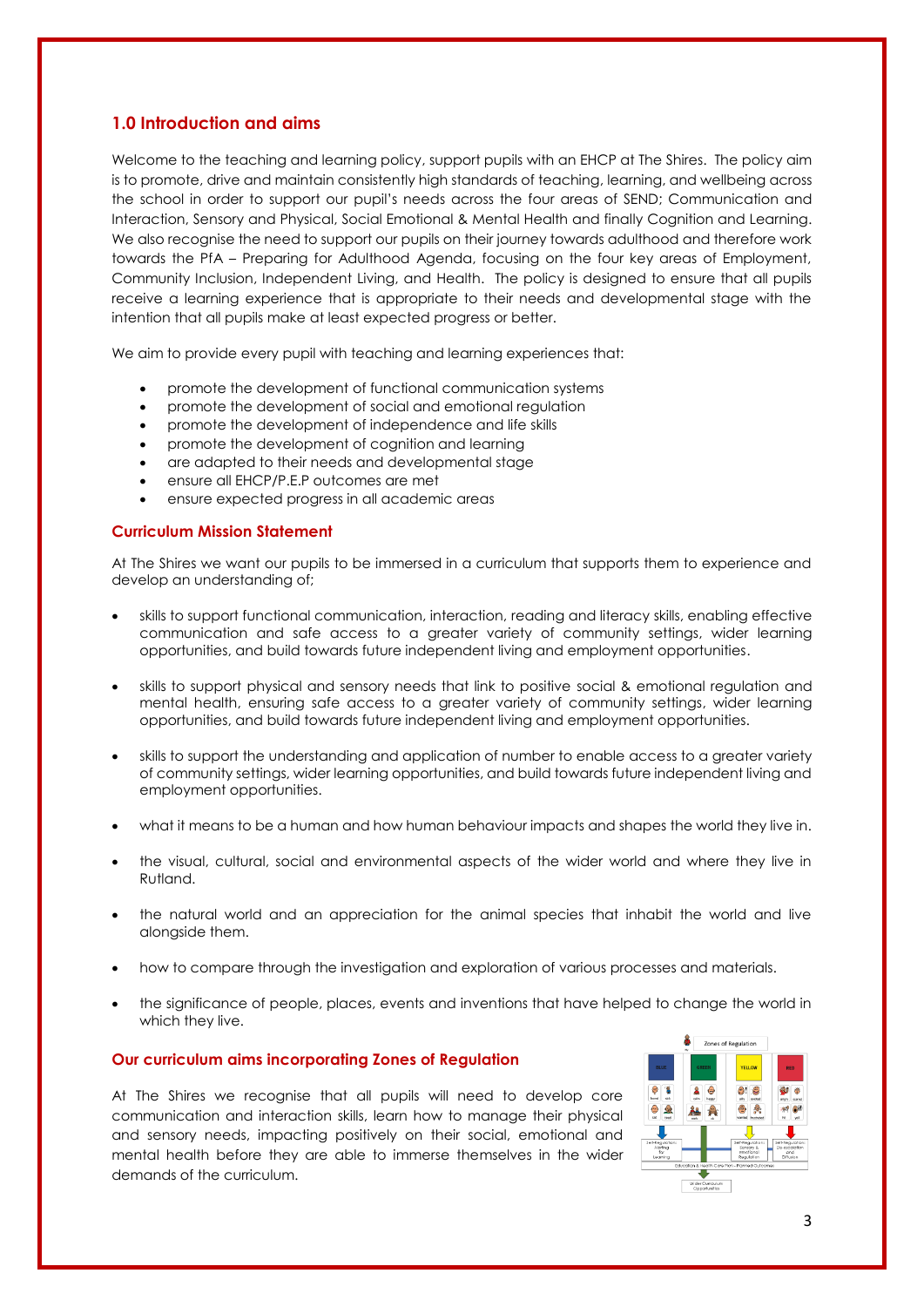#### **2.0 High-Quality First Teaching (QFT) and Learning at The Shires**

Teachers are expected to support all pupils in the following way;

- all teaching and learning opportunities are clearly differentiated with SMART learning objectives, including success criteria that guide and supports pupils to make clear and defined progress across all ability ranges
- they embed individual provision stated within the pupil's EHCP
- incorporates individual termly targets stated on the 'Pupil Progress Tracker' into daily teaching and learning opportunities
- teaching incorporates *Wave 1 - Quality First Teaching (QFT)/Universal support and Wave 2 – Enhanced Support*, provision that supports pupils the 4 SEND areas of need for:
	- Communication and Interaction
	- o Cognition and Learning
	- o Social, Emotional and Mental Health
	- o Sensory and Physical
- teaching combines a holistic approach through incorporating *Wave 3 – Specialist Support* through the recommendations of therapists and other professionals
- teaching and learning opportunities are practical and multisensory
- teaching and learning opportunities are linked to the curriculum, they are systematic and progressive and build upon pupils' interests and fascinations via varying lines of enquiry
- Teaching Assistants and Behaviour and Wellbeing Mentors have a clear role and promote independence
- teaching and learning opportunities are ASD friendly 100% of the time, and promotes best Autism **Practice**
- teaching and learning opportunities are transferred into outside areas, in order to ensure opportunities for a range of practical activities, which will develop appropriate knowledge, skills and understanding in a setting outside of the classroom
- they own and continuously develop pupil positive behaviour support plans which are consistently adhered to by all
- teaching and learning is delivered in a well-ordered environment in which all are fully aware of behaviour expectations and effective strategies to support pupils via the PBSPs.

#### **QFT Lessons - Every teaching and learning opportunity will include;**

- High-quality/ASD friendly communication strategies as prescribed by the Lead SALT and in accordance with personalised communication profiles.
- High-quality/ASD friendly sensory regulation strategies as prescribed by the Lead OT and in accordance with personalised sensory profiles.
- Visual timetable/scheduling (appropriate to stage: object of reference, photograph, symbols, word, now and next).
- Learning objectives clearly displayed and explained to all.
- Success criteria for the lesson clearly displayed and explained to all.
- Positive adult modelling & high expectation; including handwriting using correct letter pathways.
- Direct teaching of new skills.
- Well prepared visual resources which are accessible without disruption.
- A distraction limited environment, eg: through transitions, adult voice levels and dialogue, entry and exist of the classroom.
- Examples of social, moral, spiritual and cultural education (SMSC).
- The development of Systematic Synthetic Phonics and Reading.
- 'School Rules' classroom fundamentals.
- Teacher, self, or peer evaluation
- Feedback to pupils about their own progress and next steps achieved through discussion and the marking of work which adheres to whole school assessment policy.
- Assessment for learning, including planning next steps/possible lines of development and includes professional dialogue with Teaching Assistants and Behaviour and Well-being Mentors.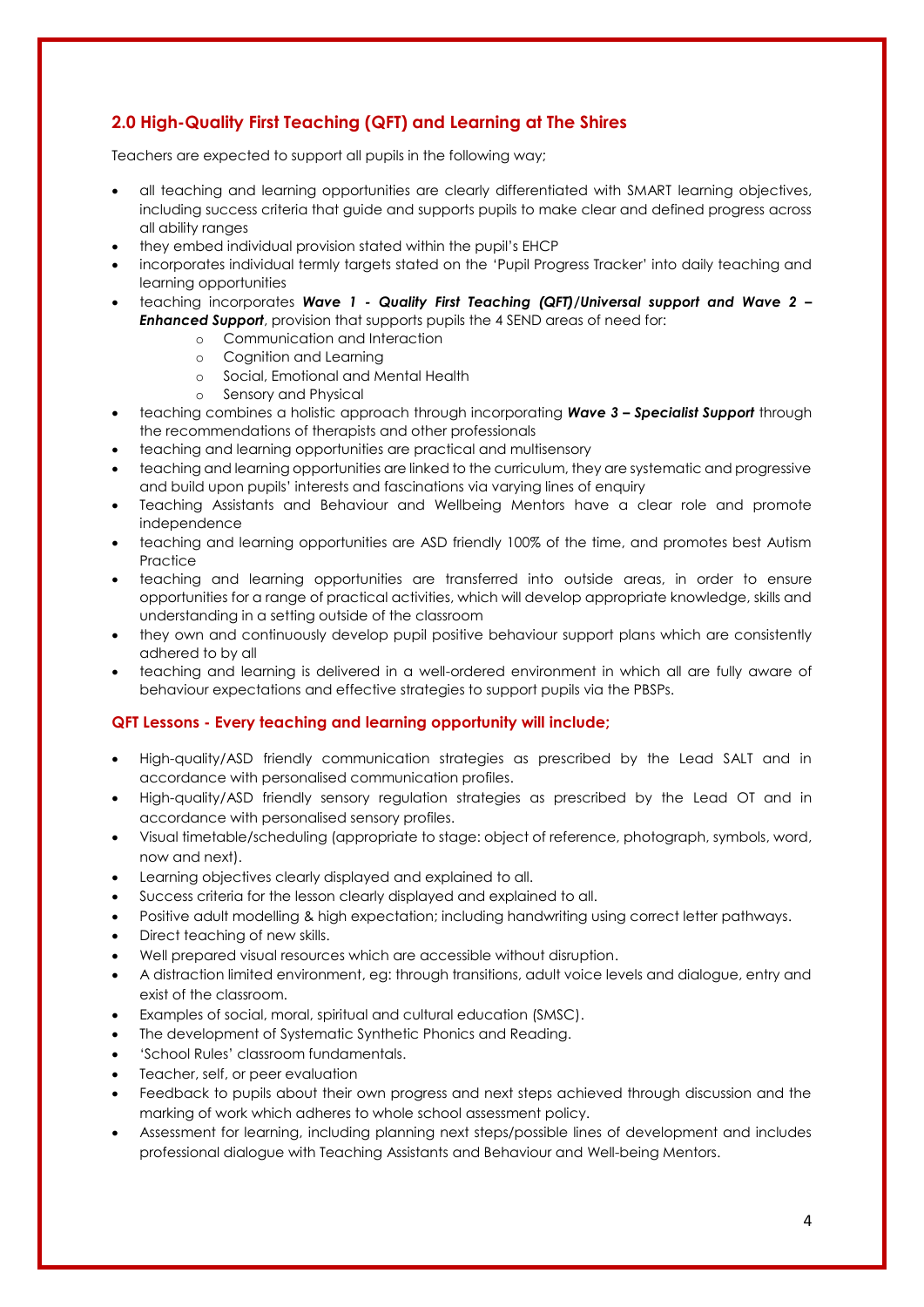#### **Teaching and learning opportunities structured approach (School/Classroom Based Learning)**

At The Shires we are teaching our pupils to learn how to learn, therefore there is a highly structured approach to the organisation of the physical environment, routines of the day, learning tasks, communication and the structure and order of a lesson.

| <b>Example of a lesson schedule</b> |                                                                                                                           |                                                                                                                                                                                                                                                                                                                                                                           |  |
|-------------------------------------|---------------------------------------------------------------------------------------------------------------------------|---------------------------------------------------------------------------------------------------------------------------------------------------------------------------------------------------------------------------------------------------------------------------------------------------------------------------------------------------------------------------|--|
| 1.                                  | <b>Arrival</b>                                                                                                            | Walk into class supported by staff.<br>Arrival routine timetable (hang up coat, home-school diary in<br>$\bullet$<br>box, reading book in box, sit workstation for morning tasks).                                                                                                                                                                                        |  |
| 2.                                  | <b>Tray tasks</b><br>$(10 - 15 \text{ mins})$                                                                             | Workstation: quiet tray tasks which develop concentration and<br>$\bullet$<br>fine motor skills. This may be a handwriting programme task for<br>more able learners.                                                                                                                                                                                                      |  |
| 3.                                  | <b>Alert for learning</b><br>$(5 - 10 \text{ mins})$                                                                      | Action songs/rhymes, 5adayTV, wake n' shake, sensory<br>$\bullet$<br>circuit/outdoor gym, 'brain gym' games.                                                                                                                                                                                                                                                              |  |
| 3.                                  | <b>Circle Time &amp; Attention</b><br><b>Autism</b><br>then<br><b>Guided Group</b><br><b>Teaching</b><br>$(15 - 20$ mins) | This will incorporate:<br>The register and greetings 'How do you feel today?'<br>Daily schedule/ timetable<br>$\bullet$<br>Lesson starter: visually supported group teaching session with a<br>$\bullet$<br>focus on language and communication, eg: Attention Autism -<br>attention bucket, and teacher modelling of<br>writing/maths/curriculum activity for more able. |  |
| 4.                                  | <b>TEACCH Workstation or</b><br><b>Teaching Table</b><br>$(10 - 20$ mins)                                                 | Orderly transition.<br>Workstation: supported by the TA/LSA<br>Pupils perform structured work for the learning objective of the<br>lesson<br>Independent tray tasks within a work system following TEACCH<br>$\bullet$<br>methodology                                                                                                                                     |  |
|                                     |                                                                                                                           | <b>Teaching/Group Table: Teacher</b><br>Direct teaching/guided work with individuals, pairs or small group.                                                                                                                                                                                                                                                               |  |
|                                     |                                                                                                                           | The skill taught will then be incorporated into independent<br>workstation tasks completed throughout the week.<br>The teacher will directly teach all pupils for every core subject throughout the<br>week.                                                                                                                                                              |  |
| 6.                                  | <b>Plenary - Circle time</b>                                                                                              | Short teaching and learning intervention to consolidate and assess<br>$\bullet$<br>learning within the session.                                                                                                                                                                                                                                                           |  |
|                                     | $(5-10 \text{ mins})$                                                                                                     | Teacher, peer and self-review of how learners performed is<br>undertaken at the end of each session linked to learning objective<br>and 'School Rules'.                                                                                                                                                                                                                   |  |
| 7.                                  | <b>Reward/choice</b>                                                                                                      | Structured continuous provision (indoors and out): supported by the TA/LSA                                                                                                                                                                                                                                                                                                |  |
|                                     | (including<br>movement<br>break)                                                                                          | Pupils choose 2 activities from the visual choice board which are<br>structured, practical, and have an outcome.                                                                                                                                                                                                                                                          |  |
|                                     | $(10 - 15 \text{ mins})$                                                                                                  |                                                                                                                                                                                                                                                                                                                                                                           |  |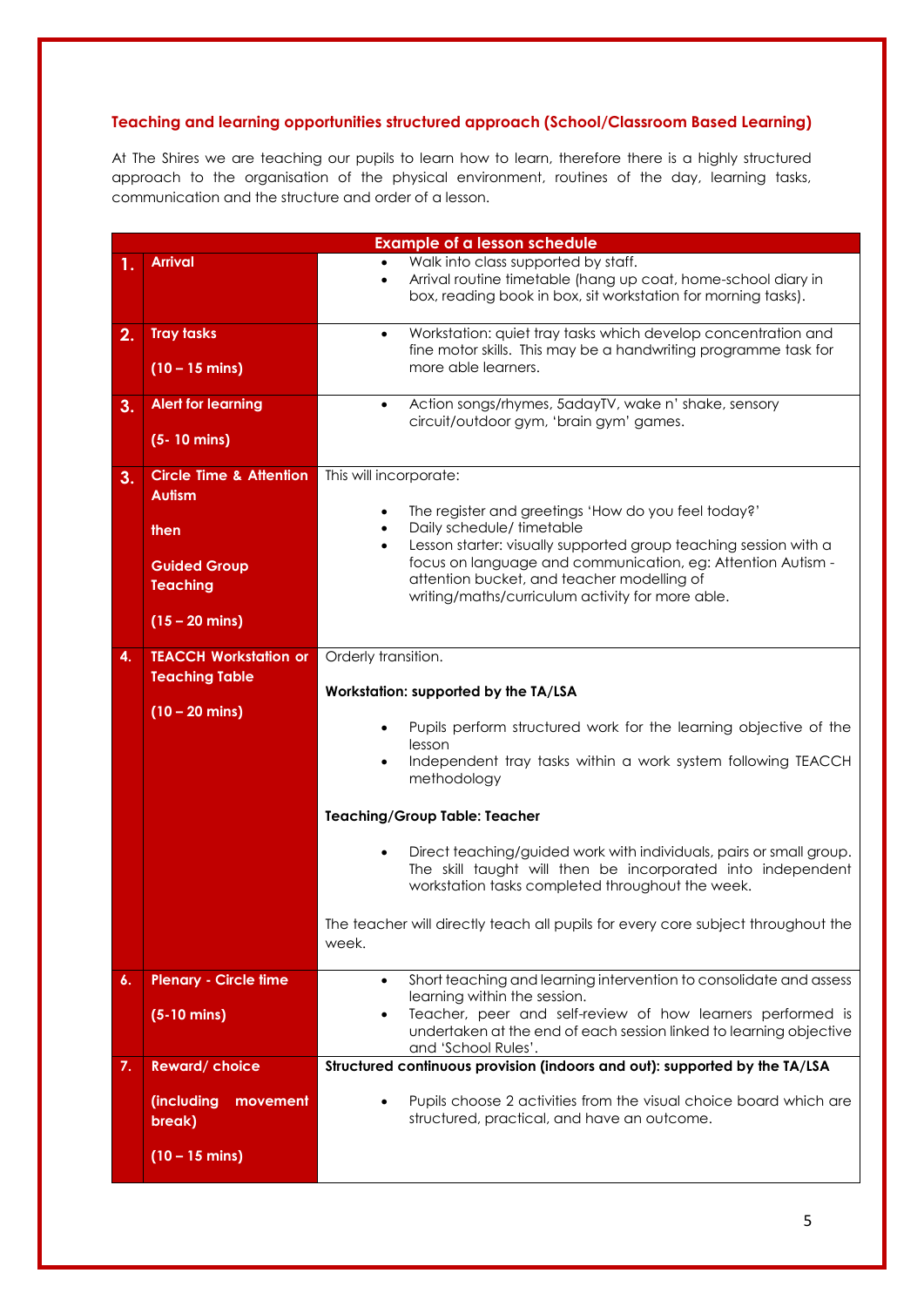#### **QFT Environment - Every classroom will include;**

- Appropriate displays of high quality which are well maintained, reflect learning and/or act as a resource, e.g. Zones of Regulation, Communication and Interaction, Phonics and Reading.
- Displays (where appropriate) that reflect the topic or theme; show pupils work, which is carefully mounted with captions and key vocabulary to support learning; a title and are regularly changed.
- Extended outdoor learning opportunities, as an extension of the indoor classroom, with high quality resources which challenges learners and have an outcome.
- Stimulating, interactive areas of continuous provision (where appropriate) for phonics, reading, maths and fine motor skills.
- Rules (linked to 'School Rules' visual).
- Visuals to support communication of emotions (Zones of Regulation).
- A visual schedule/timetable, which highlights any changes to the day, appropriate and personalised to the developmental stage of each pupil.
- A clear physical structure and zones which define the learning to take place in that area, e.g: reading corner, individual workstations, guided group teaching space (new skills), sensory regulation corner.
- Individual workstations using work systems that follow the TEACCH methodology (e.g. work trays, visually structured work tasks).
- A defined group teaching area, with appropriate seating, for lesson starters and plenaries and Attention Autism activities.
- Resources which are stored neatly and labelled clearly and are accessible without disruption to the learning.
- Well structured, calm and orderly transitions in and around the teaching spaces. Pupils transition by walking quietly with their supporting adult, the adult must model appropriate transition behaviour.
- Tables and chairs that are their correct height and position for the size of each pupil, and supporting sensory strategies and tools are available at all times.

#### **Teaching and learning opportunity structured approach (Community Based Learning)**

We recognise learning in the community as key for our pupils so they can practice the application and transfer of skills into different settings.

In order for these to be safe and successful learning opportunities we expect the following key processes to be implemented.

*Intent – Planning*

- Step 1: Why? What is the purpose of the trip? What are the learning objectives?
- Step 2: How? Activity Risk Assessment? Transport Risk Assessment? Individual Pupil Risk Assessment?
- Step 3: Who (Staff)? Understanding Activity Risk Assessment? Understanding Transport Risk Assessment? Understanding Individual Pupil Risk Assessment?
- Step 4: Who (Pupils)? What activity am I doing and why? How will I get there and back? How do I keep myself safe and happy?

*Implementation – Prepare and Proceed*

- Step 5: Prior to departure All RA's seen, pre-trip rationale, offsite guidelines and checklist seen and signed by Head of Education, Deputy Head, DSL or on-site trained Education Visit Coordinator.
- Step 6: During Trip/Activity Monitor well-being of all pupils at all times ensuring key Quality First Teaching and High Quality ASD strategies are transferred and maintained when out of school setting.

*Impact – After Trip/Activity*

• Step 7: After Trip/Activity - Confirm with SLT that you are back on site. Review the trip, what could we do better next time. Review pupil outcomes, review pupil voice – did they enjoy themselves? What did they learn?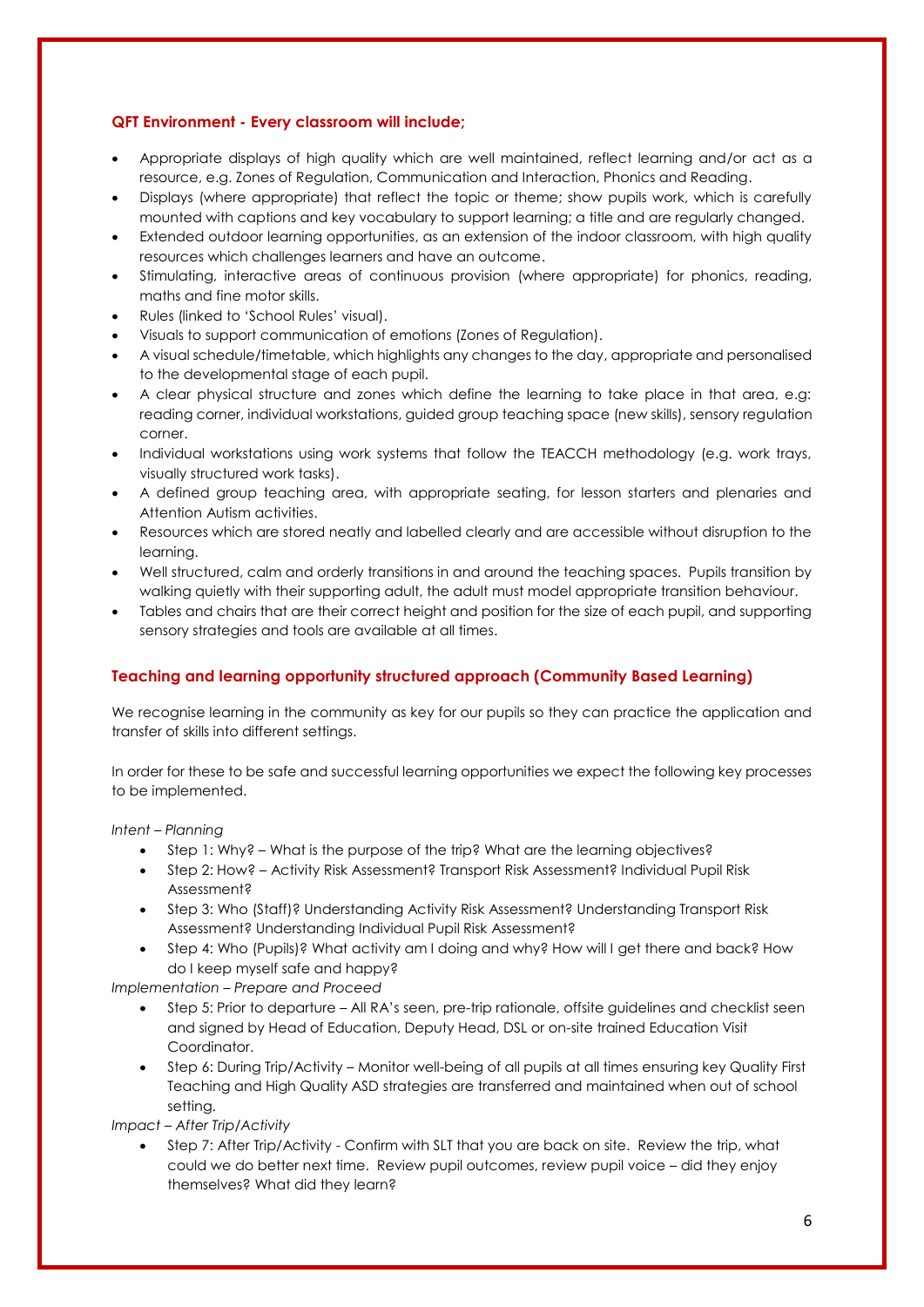#### **QFT Daily ASD friendly practice**

| <b>Social Imagination</b>    | Use timetables/schedules to help pupil predict what will happen next,<br>$\bullet$<br>and to inform of any changes ahead of time |
|------------------------------|----------------------------------------------------------------------------------------------------------------------------------|
|                              | Diaries, lists and symbol cues to help organize themselves and carry out<br>٠<br>tasks independently                             |
|                              | Use visual cues to support understanding<br>$\bullet$                                                                            |
|                              | Allow structured time for rituals, routines, special interests, inform the<br>$\bullet$                                          |
|                              | pupil of when this will be                                                                                                       |
|                              | Limit choices and make them clear to avoid confusion<br>$\bullet$                                                                |
|                              | Help pupil to make links between experiences<br>$\bullet$                                                                        |
| <b>Social Communication</b>  | Provide a means to communicate in all situations<br>$\bullet$                                                                    |
|                              | Use language that is clear, precise and concrete<br>$\bullet$                                                                    |
|                              | Use less language - keep it simple and specific<br>$\bullet$                                                                     |
|                              | Say what you mean and mean what you say<br>$\bullet$                                                                             |
|                              | Give time for processing instruction or comments<br>$\bullet$                                                                    |
|                              | Attract attention - begin with the pupils' name then follow through with<br>$\bullet$                                            |
|                              | request or information                                                                                                           |
|                              | Do not use metaphors or sarcasm<br>$\bullet$                                                                                     |
|                              | Present information visually<br>$\bullet$                                                                                        |
|                              | Use positive directive language 'hands still' rather than 'no hitting' or<br>$\bullet$                                           |
|                              | 'write on paper' rather than 'don't write on the wall'                                                                           |
|                              | Develop language and communication groups through circle time<br>$\bullet$                                                       |
| <b>Social Understanding</b>  | Use social stories<br>$\bullet$                                                                                                  |
|                              | Foster understanding among the pupil's peer group<br>$\bullet$                                                                   |
|                              | Promote interaction with pupils' peer group<br>$\bullet$                                                                         |
|                              | Encourage recognition of pupils' own emotions<br>$\bullet$                                                                       |
|                              | Encourage recognition of another's needs, eg: collecting lunch for self<br>$\bullet$                                             |
|                              | and one other person<br>Use sideways hugs when possible                                                                          |
|                              | $\bullet$<br>Use turn taking games and mutual help activities to encourage<br>$\bullet$                                          |
|                              | interdependency. Use a task which is an area of strength and interest                                                            |
|                              | for the pupil                                                                                                                    |
|                              | Develop social skills groups<br>٠                                                                                                |
| <b>Sensory Sensitivities</b> | Warn pupil prior to any tactile input<br>$\bullet$                                                                               |
|                              | Consider sensory needs during all activities<br>$\bullet$                                                                        |
|                              | Create a workstation<br>$\bullet$                                                                                                |
|                              | Close windows and doors to reduce external noise<br>$\bullet$                                                                    |
|                              | Use voice scale (adults as well as pupils)<br>$\bullet$                                                                          |
|                              | Calm and quiet transitions supported by an adult<br>$\bullet$                                                                    |
|                              | Restrict movement behind a child, place yourself alongside<br>$\bullet$                                                          |
|                              | Break down activities into small steps<br>$\bullet$                                                                              |
|                              | Implement movement breaks and sensory diets                                                                                      |

#### **QFT Personalised Provision: Provision Mapping & 'All About Me' Folder**

As well as the schools core Autism-friendly practice, This Shires ensures pupils access the entirety of their EHCP provision (as stated in Section F of their EHCP). Staff use a personalised provision map to track and record a pupil's provision entitlement. Every pupil's provision map is reviewed at termly intervals and offers teachers, parents and professionals an overview of provision to ensure pupil needs are appropriately met and options are explored during the annual review process.

The provision map sits within the pupil's 'All About Me' Folder. This folder acts as the pupil's Individual Education Plan and contains all the necessary documentation and information to support the pupil to be safe, happy, and access their learning opportunities. It is the teacher's responsibility to maintain the 'All About Me' file with accurate and up to date information about each pupil.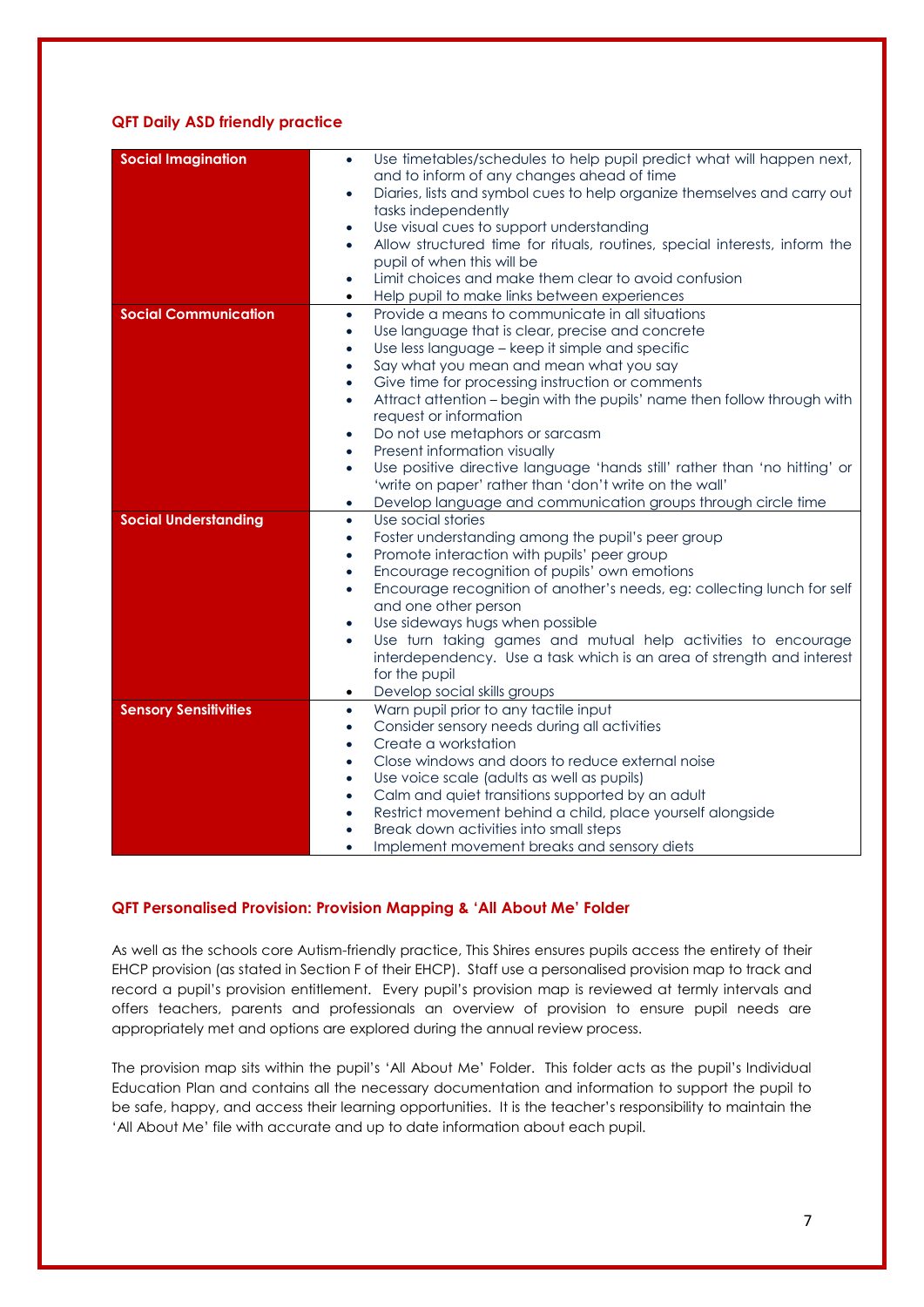#### **QFT Staff Expectations - Teachers and support staff will:**

- provide a challenging and stimulating curriculum designed to encourage all children to reach the highest standard of achievement
- recognise and be aware of the needs of each individual child according to their EHCP, ability and aptitude
- ensure that learning is progressive and continuous
- be good role models, punctual, well prepared and organised
- keep up-to-date with educational issues
- provide clear information on school procedures and pupil progress;
- have a positive attitude to change and the development of their own expertise;
- establish links with the local community to prepare pupils for the opportunities, responsibilities and experiences of life
- work collaboratively with all involved in education to develop a shared philosophy and commonality of practice
- demonstrate professional practice and conduct of Teachers, and Teaching Assistants/Learning Support Assistants as stated in the Teaching Standards and National Occupational Standards for Learning Support.

#### **QFT Differentiation**

So that we always have the highest possible expectations of individual pupils and so they can demonstrate what they can do, understand and achieve, teachers will differentiate the curriculum according to individual needs and developmental stage by:

- content;
- task;
- relevance;
- resources;
- extension:
- pace;
- autonomy;
- outcome;
- teacher/adult support.

#### **QFT Key Skills**

We recognise the importance of key skills. Opportunities will be made available across the curriculum to develop:

- application of number;
- reading and writing;
- communication;
- physical development and motor planning;
- personal, social and emotional development;
- computing skills;
- problem solving;
- working with others;
- working independently;
- improving own learning and performance.

#### **QFT Learning Processes and Learning Styles**

Pupils enter The Shires at different stages of development, with different needs outlined in their EHCP. Pupils learn in different ways and at different rates of progress. In the course of learning, pupils develop their skills through a variety of processes and learning styles. These include:

investigation;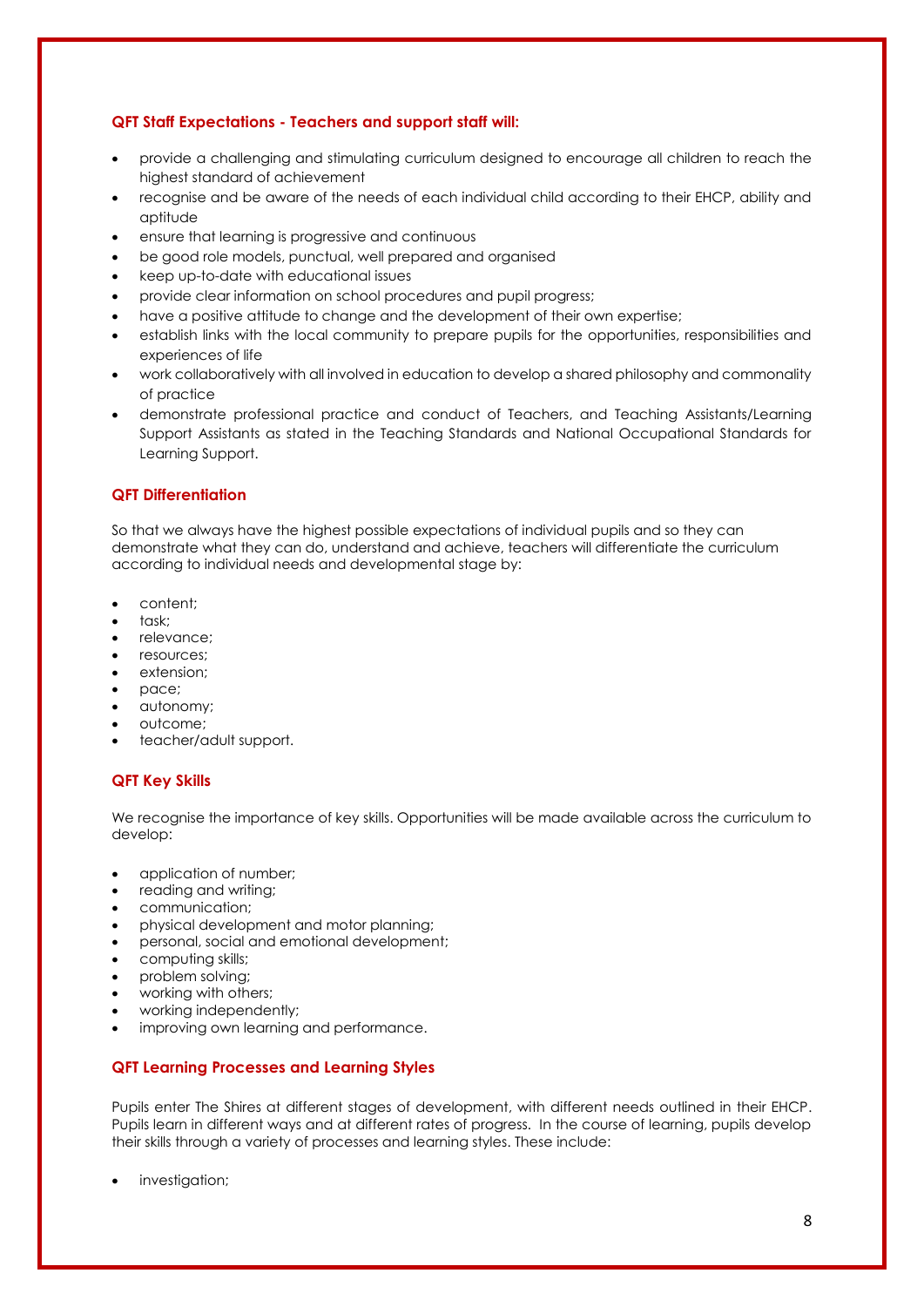- experimentation;
- listening;
- observation;
- talking and discussion;
- asking questions;
- child-initiated play;
- practical exploration and role play;
- retrieving information;
- imagining;
- repetition;
- problem-solving;
- making choices and decision-making.

We ensure that learning is accessed by as many means as possible, e.g. is multisensory. Thinking skills will also be developed across the curriculum.

This will include:

- creative thinking;
- enquiry;
- information processing;
- reasoning;
- evaluation;



#### **At The Shires we understand that pupils learn best when**

- they are happy, healthy and alert receptive and positive
- they are interested and involved learning is relevant and stimulating
- the purpose of a task is understood they understand why they are doing it
- they feel secure in terms of environment, relationships and learning
- they feel valued teachers and other adults care about their development as learners
- they have opportunities to explore and take risks
- they are actively involved, making choices and taking responsibility in their learning
- they have an element of control and can work with independence
- they receive positive feedback and praise for achievements
- the learning environment is well-organised and resources are easily accessed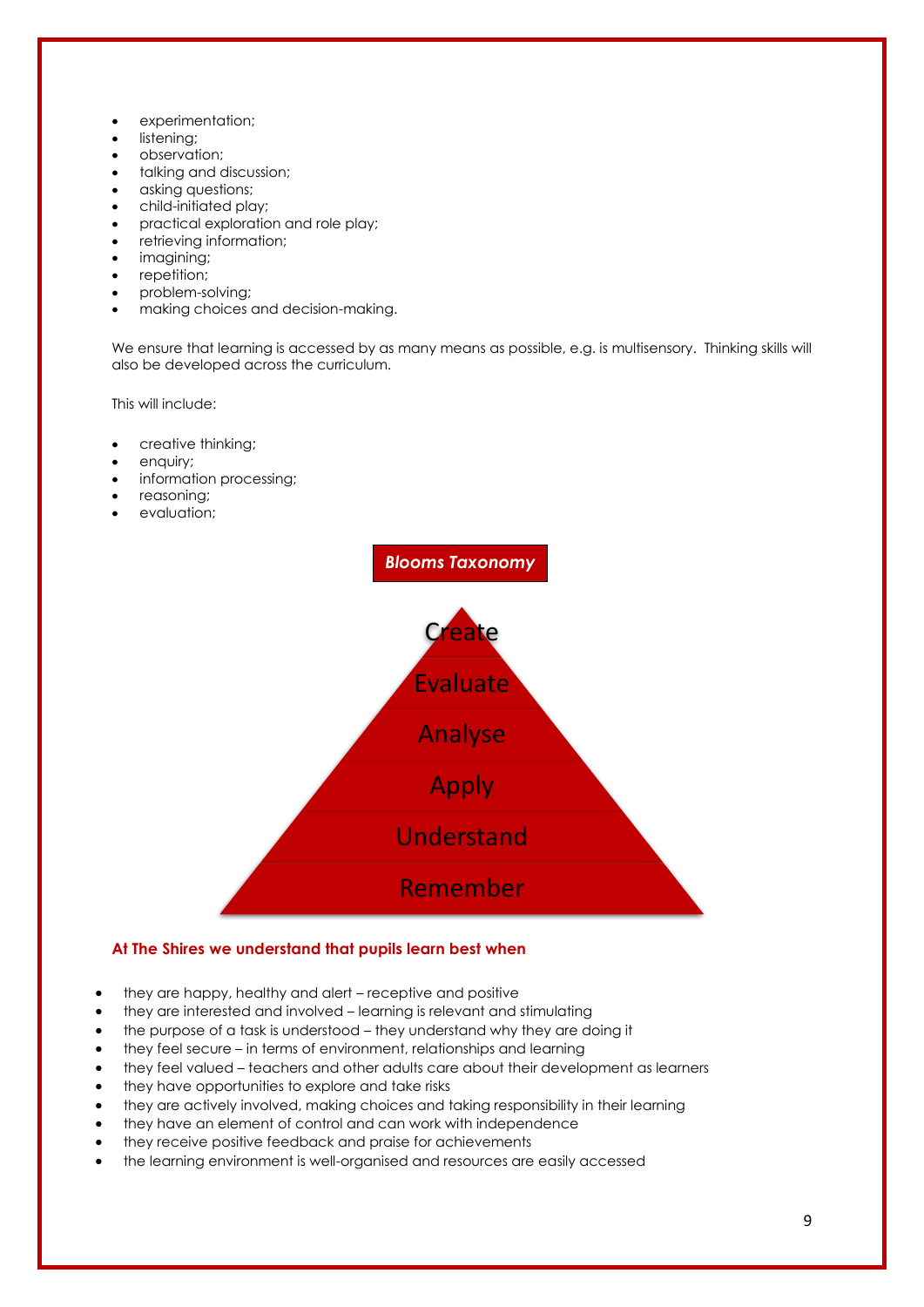#### **3.0 High-Quality 'Autism Friendly' Communication & Interaction at The Shires**

#### **Introduction**

This section of the Teaching and Learning policy focuses on the development of communication at The Shires Schools. It outlines the aims, principles, and strategies for communication at The Shires.

The Shires School provides education for pupils aged 11 to 19 who have a diagnosis of Autism and may have accompanying learning disabilities. In line with a diagnosis of Autism all pupils at The Shires will have difficulties with communication and interaction. Communication underpins all learning and therefore we are committed to providing a total communication environment.

#### **Aims**

The Shires School communication aims are to:

1. Adopt a communication enabling environment throughout the school and residential setting, where pupils have access to their own means of communication throughout the day.

2. Develop means of communication appropriate to each pupil's individual needs.

3. Create opportunities for communication and enable each pupil to communicate to the best of their ability.

#### **Pupils starting the school**

On admission to The Shires, each pupil will undergo a full communication assessment. This will look at all aspects of speech, language, and communication. The outcomes of the assessment enable SMART targets to be set and advice and strategies to be shared with the class teacher, key care worker, family and any named professionals working with the pupil.

A pupil's communication needs are assessed within the school and care setting using a combination of individual assessments, classroom observations and liaison between staff and family.

The pupil's needs are best met when education, care and the Speech and Language Therapist (SALT) work closely together in the following ways:

- SALT observation in classes to share good practice and negotiate further communication targets within classroom setting.
- Joint planning and delivery of lessons between the Therapy TA and classroom staff.
- Training opportunities are provided by the Speech and Language Therapist to all staff to raise awareness of best practice.
- Education staff to be supported in generalisation of new skills being taught.
- Speech and Language Therapist to deliver specific training according to individual young person's needs.
- Communication targets are embedded across all areas of the curriculum.

#### **Monitoring and Evaluation**

The importance of monitoring and evaluating a pupil's progress is central to their development. As with all communication methods, regular opportunities to use these are vital for the young person to achieve success. Signs, symbols, photographs, objects of reference and communication aids must always, with appropriate support from staff, be available to the pupil:

- Within the class
- Around school/home environment
- In the community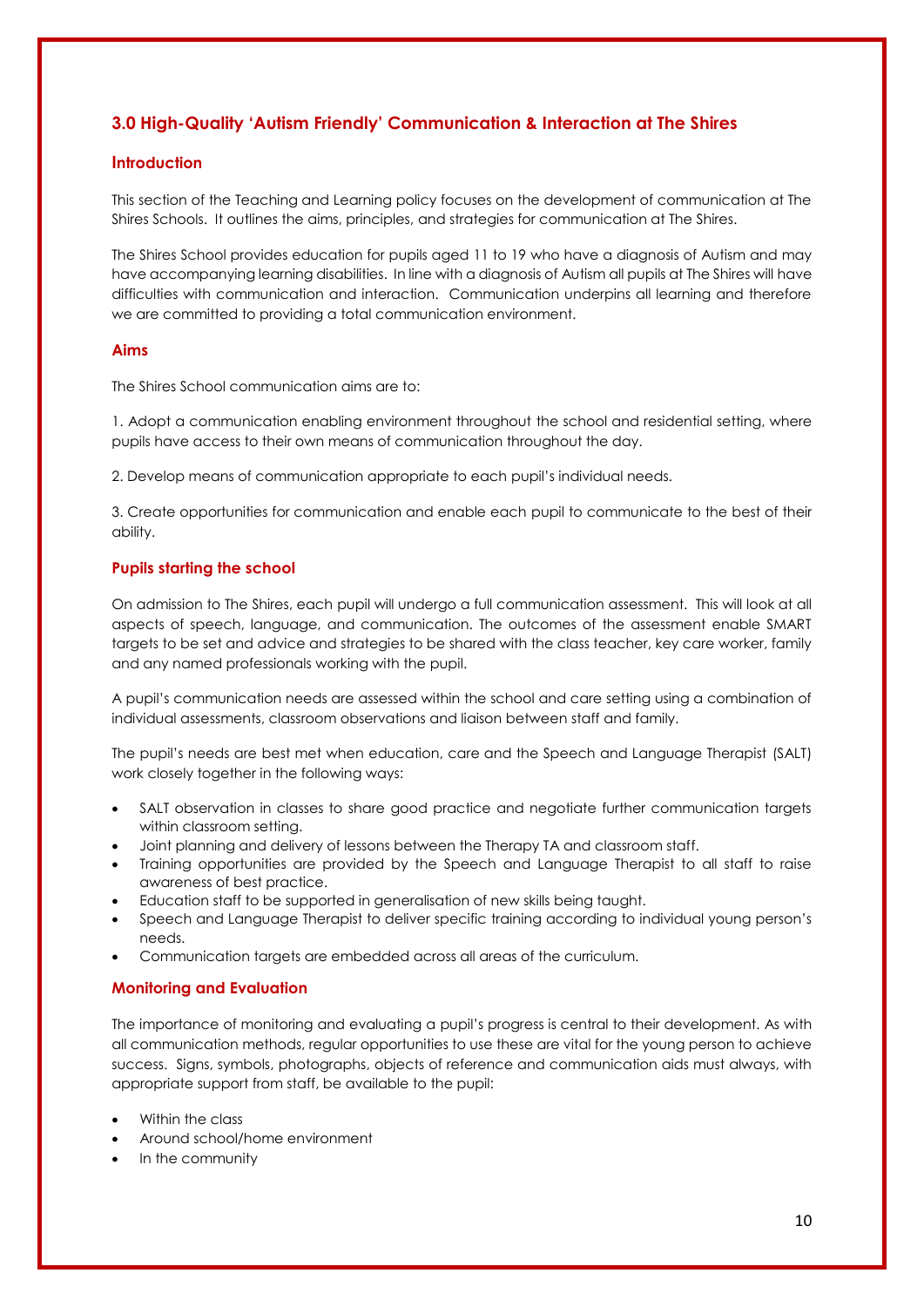The Speech and Language Therapist will monitor the pupil's progress termly, reporting overall progress against the targets set in the pupil's annual review. The class teacher is to continually monitor and evaluate pupil progress in the area of communication.

#### **Communication Methods used at The Shires**

At The Shires, our aim is to provide a total communication environment. We use a number of interventions to support the young person's Speech, language, and communication needs. We do not follow one approach as the needs of the pupils vary.

AAC can be defined as follows: 'Augmentative and Alternative Communication (AAC) refers to any means by which an individual can supplement or replace spoken communication. Communication may range from any movement or behaviour that is observed and interpreted by another person as meaningful, to the use of a code agreed upon between people where items have specific meanings, i.e. a language. We all use some form of augmentative communication in our daily life, for example, gesture (waving goodbye) and graphic symbols (washing label symbols, road signs). AAC is both a means of accessing an educational curriculum and language in its own right. It is appropriate for individuals who have difficulty with receptive and expressive language due to physical, sensory or learning disability. It provides an opportunity to attain emotional, social, educational and vocational goals.' (ACE Centre Advisory Trust).

#### **Intensive Interaction**

Intensive interaction is an approach designed to help people at early stages of development, people who have Autism, people who have severe, profound or complex learning difficulties. Intensive interaction works on early interaction abilities- how to enjoy being with other people – to relate, interact, know, understand and practice communication routines. Intensive interaction teaches and develops the 'Fundamentals of communication', attainments such as use and understanding of eye contacts, facial expressions, vocalisations leading to speech, taking turns in exchanges of conversation and the structure of conversation. (Dave Hewitt)

#### **Makaton signing**

Each one of us use gestures, actions and body language to communicate with others. Using our hands to add meaning when we talk helps us to get our message across. For young people who find it difficult to communicate verbally, gestures and actions might become a tool for communicating their needs and opinions to others. We can support young people to extend their natural vocabulary of gestures, actions and body language by teaching them new signs to represent the items and activities that are important to them. There are a range of signing systems such as British Sign Language and Makaton.

At The Shires we use Makaton. All staff should use Makaton alongside spoken key words to pupils where appropriate.

#### **Picture Exchange Communication System (PECS)**

PECS, aims to teach prerequisite skills for communication – that communication is a two-way process and that you need to gain someone's attention to make requests. The stages begin by teaching an individual to give a picture of a desired item to a "communicative partner", who immediately responds by passing them the item. The system goes on to teach discrimination of pictures and how to put them together into a sentence. Following this, pupils are taught to answer questions and to comment. The PECS system consists of 6 phases, which are to be worked.

As part of the initial communication assessment each pupil will be assessed to ascertain whether PECS is a suitable AAC. Each pupil that is using PECS at The Shires will have access to one PECS book at all times in both the education and care setting. The pupil should be encouraged to take their book with them where ever they go. If students are unable to do this, then staff must take the PECS book with them. PECS activities should be incorporated into the curriculum offered at The Shires.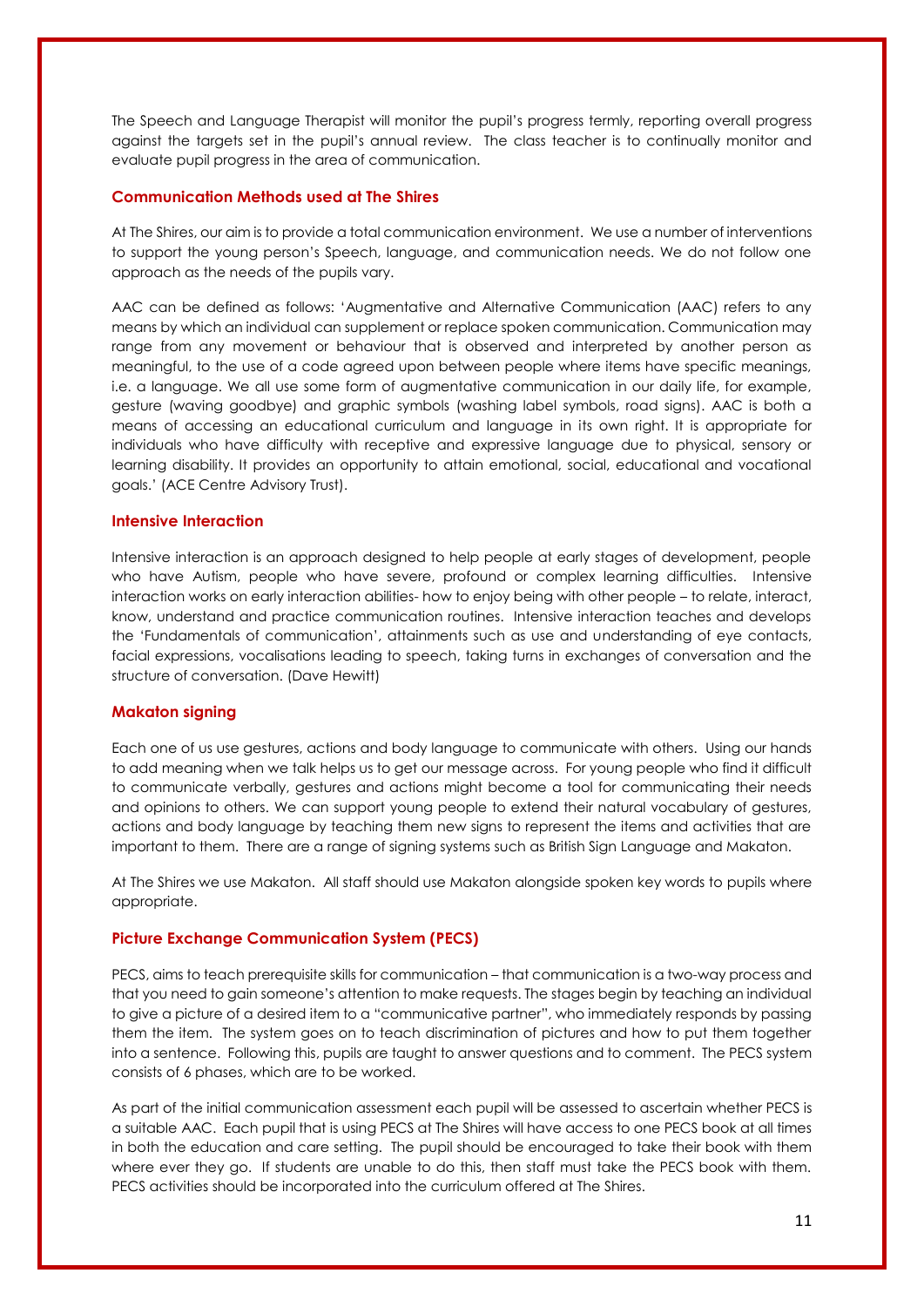#### **Symbol use**

At The Shires we use Picture Communication Symbols (PCS) Boardmaker Online in colour with the pupils. Symbols are used throughout the school and care environment. Once the symbols are learnt by the pupils it is imperative that the same size and the same symbol picture are used consistently, as this prevents the pupil from having to relearn the symbol. All symbols are to have the written word underneath as this support's the pupil with their early literacy skills. Delius text should be used on symbols. Pupils who use symbols as a means of expressive communication must have access to their symbols at all times so they can initiate interactions.

#### **Visual aids**

Many of the pupils at The Shires are supported by visual aids. Visual aids such as timetables, now and next boards, choice boards, transition cards, symbol cards aid the pupil's understanding of the structure of the day and what they are being asked to do. Areas within the setting should be clearly defined with symbols. All visual aids are to be made using Boardmaker online.

#### **High Tech AAC**

Each pupil will be assessed to suitability of accessing a high tech AAC throughout their placement at The Shires. High Tech AAC is not necessarily the right approach for all pupils. Detailed assessment with the Speech and Language Therapist will determine suitability for a device. During the assessment advice will be gained from the local NHS AAC hub and AAC specific companies such as Tobii Dynavox and Liberator. Throughout the assessment liaison will take place with the pupil's family, primary key worker, education staff and any other named professional known to the individual.

Any pupil that has a high tech AAC device will need the functions on the device 'modelling' to them throughout the curriculum. It is imperative that this happens as it is how the pupil learns the functions of the communication device. When a pupil receives a high tech AAC training will be provided by the local NHS AAC hub/ AAC specific companies/speech and language therapist, to ensure all staff are familiar with the device.

Any pupil using a High Tech AAC must also have a Low Tech AAC back up.

#### **Attention Autism**

Attention Autism is an intervention model designed by Gina Davies, Speech and Language Therapist. It aims to develop natural and spontaneous communication through the use of visually based and highly motivating activities. The primary objective is that the sessions are fun and "offer and irresistible invitation to learn"!

#### **Colourful Semantics**

Colourful Semantics is an intervention tool created by Alison Bryan (Speech and Language Therapist). It uses colour coding to help the pupils learn the important elements of a sentence, and how to join them in the correct order. This intervention aims to develop/consolidate the understanding of "wh" questions i.e. Who?, What?, Where?

Colourful Semantics uses specific colours and shapes. At The Shires we use the Colours and shapes as recommended by Alison Bryan. The colours and shapes should not be changed. Opportunities should be built into the curriculum to facilitate pupils using Colourful Semantics.

#### **Transition**

Transition is an important part of a pupil's life. At The Shires we recognise that it can be a challenging time for pupils and their families and we support them to prepare for the change in classroom or setting. Information on the pupil's communication skills will be transferred between classes and settings. The pupil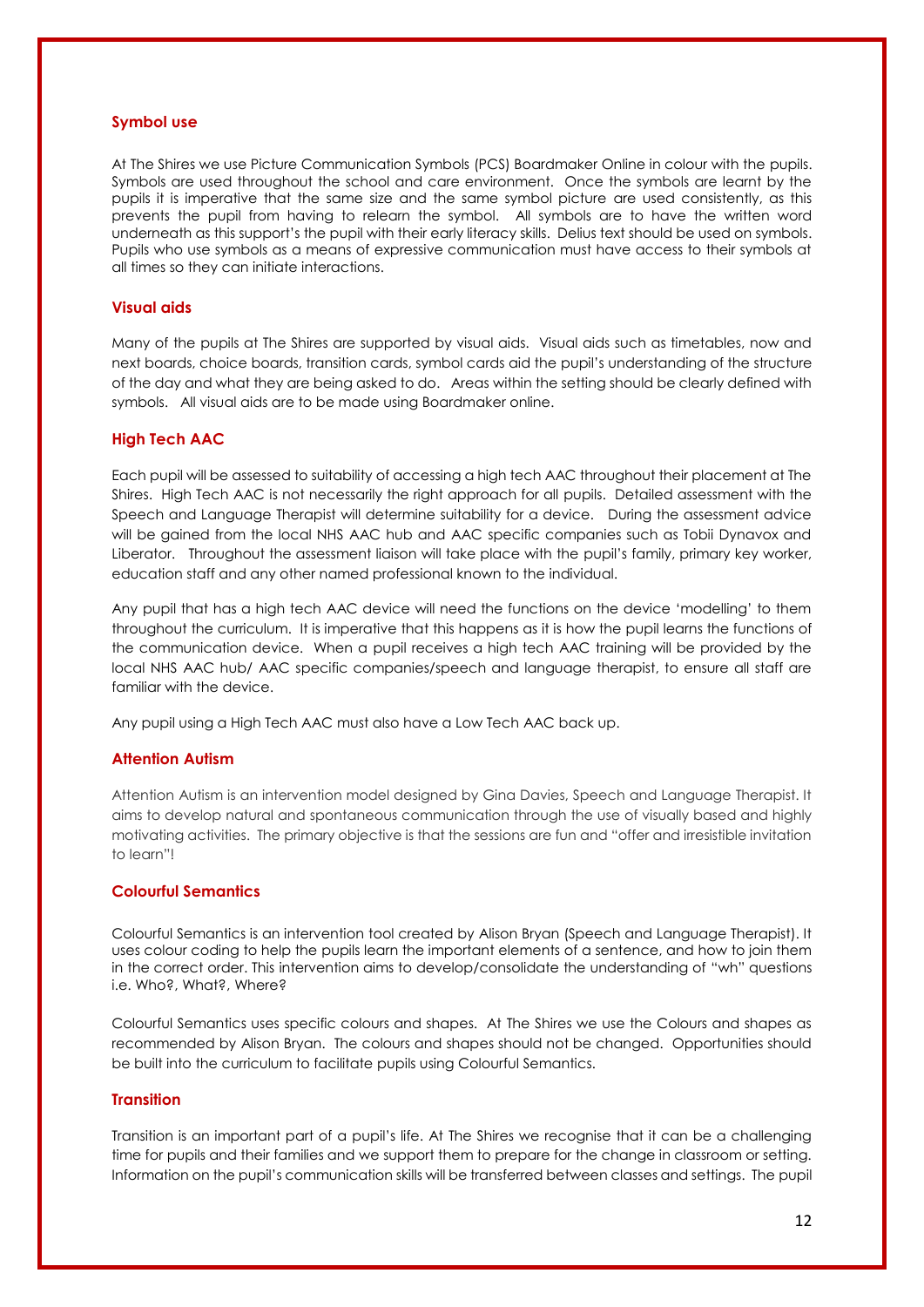will have a communication passport and current targets will be shared with the new teacher/setting. At The Shires we prepare pupils for transition through a variety of means, e.g. visits, social stories, discussions and photos.

#### **4.0 High-Quality Physical and Sensory Regulation supporting Social, Emotional, and Mental Well-being at The Shires**

#### **Sensory profiling**

All pupils at The Shires will be assessed by the school's Occupational Therapist in order to create a sensory profile that details their areas of need.

#### **Sensory diet**

The Occupational Therapist will create a sensory diet for every pupil. This sensory diet will form part of the continuous input of supporting strategies that will help maintain the overall regulation of a pupil. The strategies will be aimed at supporting a pupil to maintain regulation but also recapture during those moments when they may experience a level of dysregulation.

#### **The Zones of Regulation™**

At The Shires we use Zones of Regulation to identify and teach self-regulation to pupils. We combine what we know about the pupil's sensory need following sensory profiling and then use the Zones of Regulation "Four Zones" to create a visual that supports staff and pupil understanding of the personalised behaviours that appear in each zone. Pupils at The Shires, as all children and adults will, navigate through all the four zones each day. The challenge for pupils at The Shires is for them to manage their behaviours when experiencing emotions/feelings throughout the different zones.

- The **Red Zone** is used to describe extremely heightened states of alertness and intense emotions. A pupil may be elated or experiencing anger, rage, devastation, or terror when in the Red Zone.
- The **Yellow Zone** is also used to describe a heightened state of alertness and elevated emotions, however one has more control when they are in the Yellow Zone. A pupil may be experiencing stress, frustration, anxiety, excitement, silliness, the wiggles, or nervousness when in the Yellow Zone.
- The **Green Zone** is used to describe a calm state of alertness. A pupil may be described as happy, focused, content, or ready to learn when in the Green Zone. This is the zone where optimal learning occurs.
- The **Blue Zone** is used to describe low states of alertness and down feelings such as when one feels sad, tired, sick, or bored.

#### **Positive Behaviour Support**

Sensory profiling and the implementation of Zones of Regulation to recognise sensory and emotional needs are then built into personalised Positive Behaviour Support Plans that focuses on positive sensory regulation strategies that aim to return a pupil to their green zone. The ultimate aim being the reduction of time spent in the blue, yellow and red zones helping to support positive emotional well-being.

#### **5.0 Annual Review of EHCP and Termly EPEP/Progress Reviews/MDT Meetings**

#### **Annual Review**

The Shires host an annual review of every pupils Education and Health Care Plan in correspondence with the anniversary of the EHCP's original date. The annual review is hosted at The Shires or virtually where this is not possible. Annual Review's are chaired by the Head of Education.

The Shires Annual Review Process in line with SEND Code of Practice is as follows;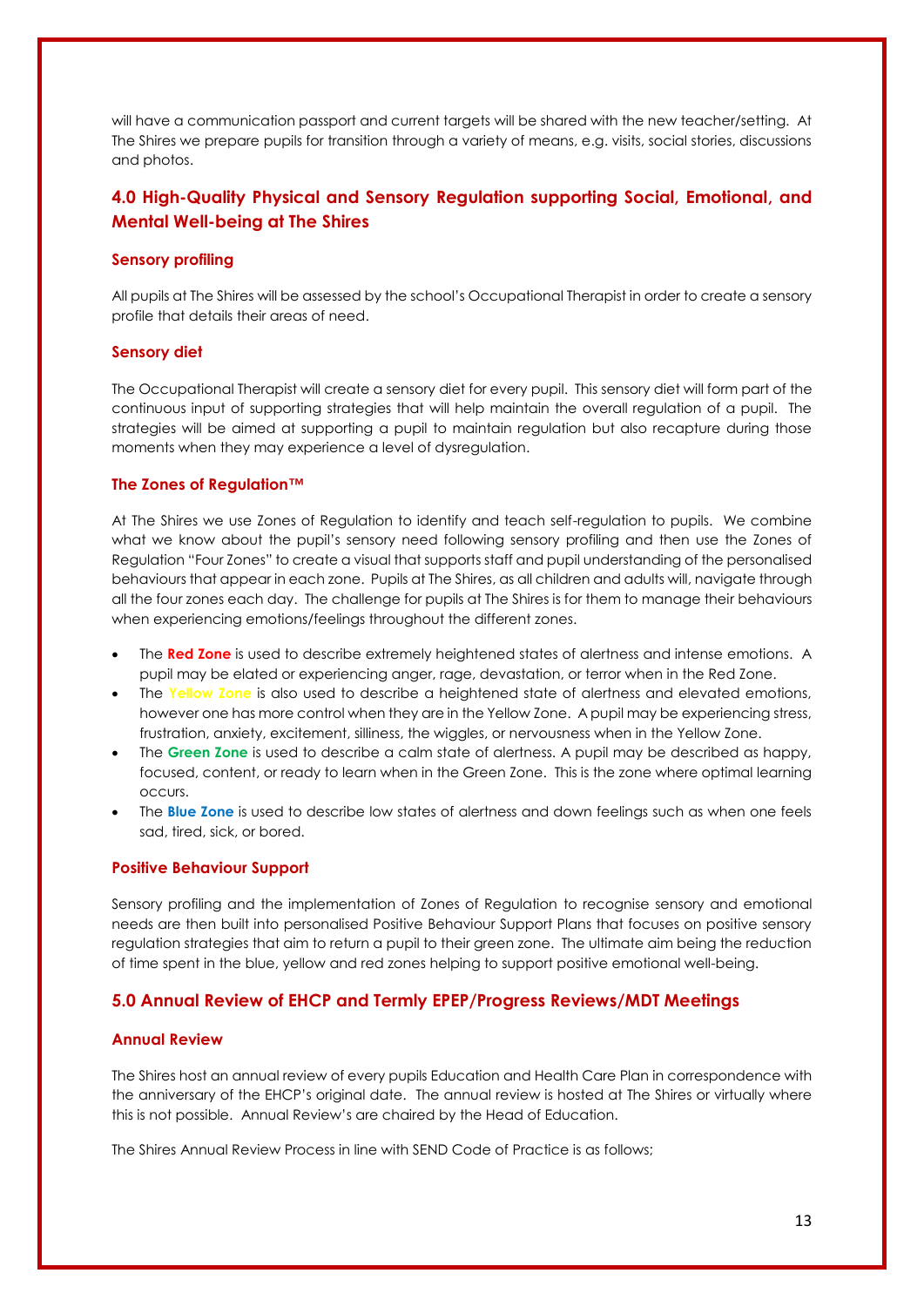- Invite to review: Invitation to annual review sent at least two weeks before meeting to parent or young person, Social Worker, LA Officer (Education), LA Officer (Social Care), Teacher, Health Care Professionals, and any other professional involved in the support of the pupil.
- Circulation of information and advice: Information and advice from all invitees are obtained and circulated at least two weeks prior to the annual review.
- The Annual Review Meeting: A meeting is held and consideration is given to the pupil's progress towards outcomes and whether the outcomes remain appropriate. Consideration is also given to the provision that is required to assist the pupil in preparation for adulthood and independent living.
- Report circulated to all attendees: Within two weeks of the annual review meetings, a report detailing recommendations on any amendments to be made to the EHC plan, any difference between those recommendations and recommendations of others attending the meeting, all the information and advice obtained about the child or young person.
- LA decision: Within four weeks of the review the LA decides whether to maintain the EHCP in its current form, amend it or cease to maintain it.

#### **Termly EPEP & Pupil Progress Reviews**

All LAC pupils that attend The Shires are also supported by the Virtual School from their placing authority. The Deputy Head and Class Teacher chair termly EPEP reviews for every LAC child with support from the Virtual School to review and monitor progress from the previous term, and link this back to longer term EHCP outcomes. Within the EPEP any additional Pupil Premium+ funding is identified and agreed in order to continue to support the progress of the pupil.

Pupils that are not LAC also have a termly pupil progress review chaired by the Deputy Head and Class Teacher, reviewing and monitoring progress from the previous term, linking back to longer term EHCP outcomes.

#### **Multi-disciplinary Team (MDT) Meetings**

The Multidisciplinary Team (MDT) process provides an effective tool to facilitate collaboration between the key people (parents/carers, care team, education team, social worker etc.) supporting a pupil to ensure they receive the highest quality care and education. These meetings take place in addition to statutory Annual Reviews and EPEP reviews with the intention to of working proactively to support a pupil and their ever-evolving needs.

The MDT meeting is scheduled for one hour. The agenda for each meeting will remain the same to ensure that key areas of the pupil's life are always discussed and reviewed. It will be the responsibility of the attendees to provide the information relevant to their area of expertise.

MDT meetings are facilitated by the Clinical Wellbeing Lead and notes and actions from the meeting will be distributed after the meeting has taken place.

Each pupil at The Shires has been reviewed and has been placed into a category of high or medium support required. This prioritisation is based upon the pupil's clinical history, current presentation, level of risk and family involvement. If the situation changes for a pupil they can move between the categories with MDT's scheduled to address any quickly developing need.

To ensure that each pupil is reviewed regularly we implement the following MDT schedule;

- High priority pupils Every ½ term
- Medium priority pupils Termly

#### **6.0 Policy into practice**

To ensure that the policy is put into practice we carry out the following:

• Regular staff training on specific interventions used within the setting